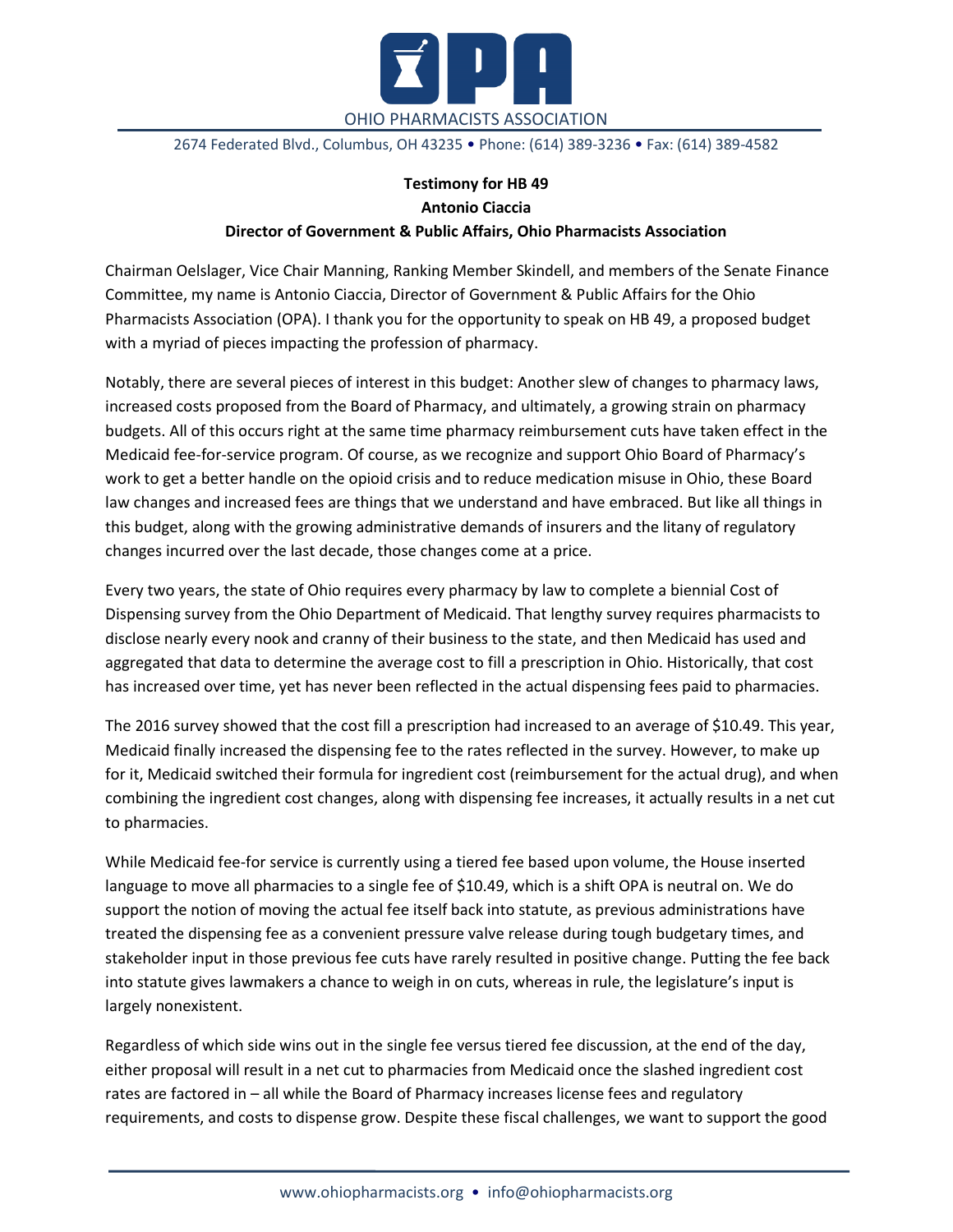work our Board is aiming to accomplish, and we feel it would be disingenuous to oppose a  $\sim$ \$10.49 margin on prescriptions in the fee-for-service program, when in fact it is the reimbursements within the Medicaid managed care programs that have decimated pharmacies over the course of the last 18 months.

Just as we warned back when Medicaid carved in pharmacy into managed care years ago, the costs and risks associated with prescription drug coverage within the Medicaid program have been shifted to the backs of community pharmacists across the state of Ohio. The reimbursements have gotten so bad now, that now Medicaid's MCOs are by far the worst payors in the marketplace. The reimbursements are well below the cost to dispense, and further they are completely detached from the rest of the market, resulting in wild uncertainty and predictability for pharmacy managers and owners.

Despite issues with some outlier plans and pharmacy benefit managers (PBMs) operating in the private sector, when it comes to all plans besides Medicaid MCOs, pharmacies saw two things generally happen from 2016 to today: 1) Pharmacies consistently maintained break-even points or better; and 2) Net margins generally trended with the pharmacy's ingredient cost, so when prices dropped, reimbursements dropped, and vice versa. This is good: the margins are fairly predictable, and in general, pharmacies made just enough for a small profit. We believe a lot of these trends are a result of language passed in the previous budget to bring better accountability to generic pricing standards developed by PBMs. Unfortunately, these trends were not replicated within the MCOs during the same time period.

In speaking with members at some of the largest pharmacy chains in the country, hospital pharmacies, and independent pharmacies, the message became one big repetitive echo: "In 2016, the bottom fell out in pharmacy reimbursements within managed care, and neither the plans, nor their PBMs, had any real explanation for why and how it happened." As pharmacies explained to us, contract terms never changed, but reimbursements did – significantly.

The losses were so dramatic in the MCO generic drug space that some pharmacies reported net reimbursements in the negative in summer 2016, meaning that not only did they not get paid for the service, but they lost money on the drug cost as well. The margins within the managed care program not only dipped by nearly 90 percent for pharmacies over a 6-month stretch in 2016, but pharmacies reported that the trends seen in all other plans had no resemblance to what occurred in managed care. What occurred in managed care in 2016, and what is still occurring today, is completely removed from where the rest of the market is.

When further digging into the Medicaid MCO pharmacy numbers, generally speaking, from 2016 to today, Medicaid has not paid much less in drug costs versus what they paid in 2015. So while pharmacies saw cuts as deep as 90+% in summer 2016, was Medicaid seeing sharp reductions in drug spend? The answer is "no." Which begs the question of where all that taxpayer money ended up going?

Besides resulting in massive cuts in pharmacy staffing spend in 2016 and now in 2017, this problem has occurred during a time when Ohio saw the steepest drop in pharmacies in my lifetime. From 2015 to 2016, Ohio lost a net of 90 community pharmacies, and as reimbursements within the program have continued down a negative path, we have already lost more, with others threatening to close soon. For pharmacies operating in high-Medicaid areas, shutting down is really the only option left unless something is done now.

Of course, this has a disproportionate effect on the poorest, most underserved parts of our state. If Medicaid MCOs are the worst payors, then pharmacies serving high-Medicaid areas stand to be the pharmacies most adversely impacted. This only works to exacerbate the problems facing our struggling communities, where now a central fixture in their local pharmacy is facing economic hardships that are